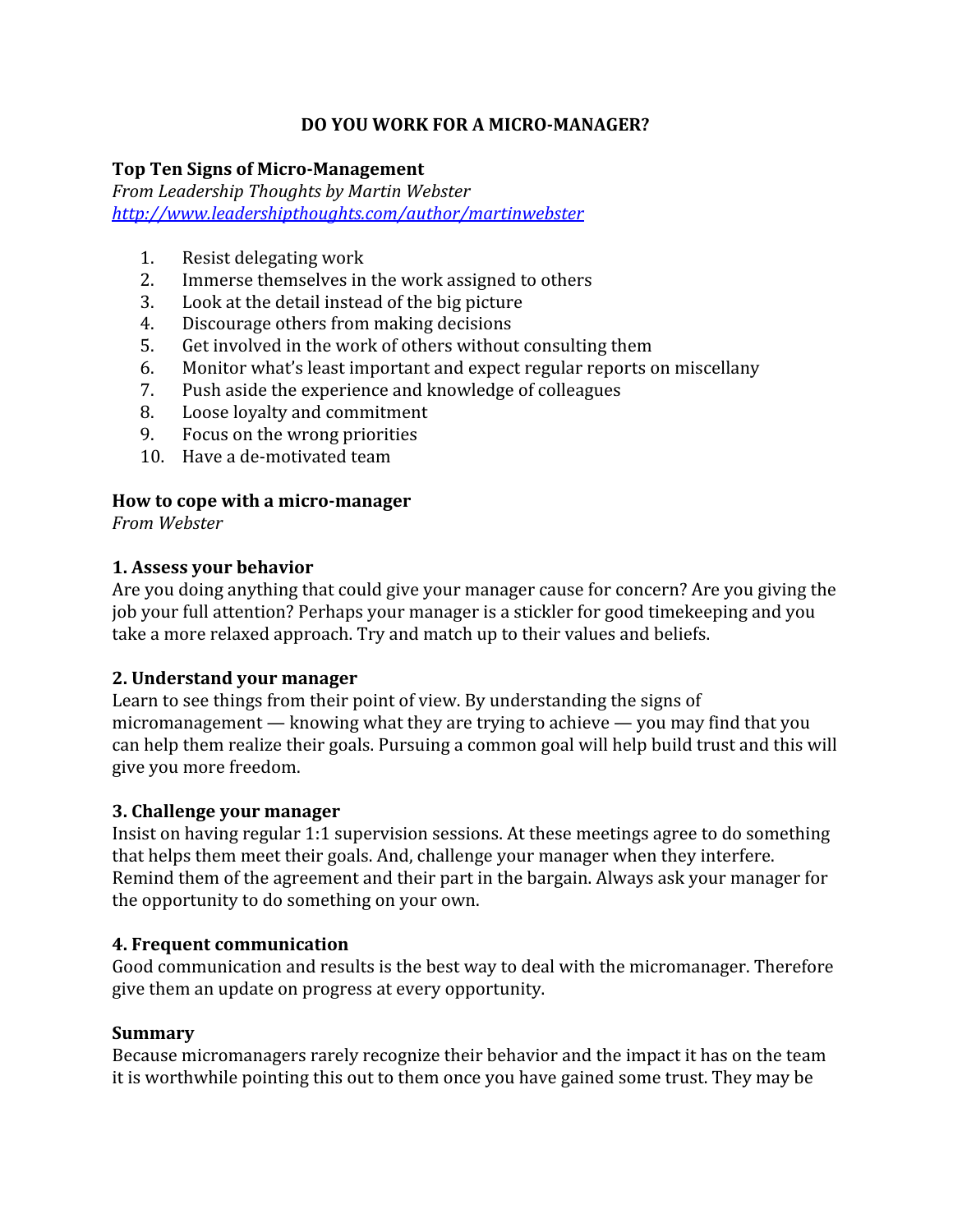open to working with you. But then again, don't expect too much — sooner or later they will revert to type. Sometimes it's you who has to move on!

# *From Harvard Business review*

**Do:**

- Do everything you can to gain the micromanager's trust
- Know what motivates and worries your boss and try to assuage her concerns
- Provide regular and detailed updates so your boss is apprised of your progress

# **Don't:**

- Label anyone who exercises a degree of control as a micromanager
- Defy the micromanager that often triggers the behavior you are trying to avoid
- Try to tell a boss that he is overly controlling unless you know he may be open to hearing it

# *From ChangingMinds.org*

The first thing is to recognize that it is their issue, not yours. However, this disability means they lack certain abilities and because of your situation, you are going to have to handle it. The worst thing you can do is to get into a power struggle, as this is very likely to result in the micromanager using all the formal power at their disposal to beat you into submission, including threats of dismissal and negative references.

The simplest approach is to listen patiently and attentively when they tell you what to do (they hate being ignored). If you really disagree with what they are saying, ask politely for their reasons or explain your concern and ask for their advice. Quietly and carefully ensure you cannot be blamed for the micromanager's decisions (it can be useful to keep notes and confirm directives in emails in case of later disagreement).

You can give them feedback (through a third party, if necessary) about how they are behaving and how this makes you feel. Some micromanagers do not intend to act this way and will make genuine attempts to improve. Many, however, will feel slighted and the result can be unhelpful. In consequence, think carefully before using this approach.

A reversal can be an interesting alternative, effectively, micromanaging them. Book their time to agree what you will be doing. Agree in detail what you will be doing. Let them make every decision. Then do exactly what they said and report back that you have completed each step. Go back often to check for new each decision. In the end they may tire of your constant attention and tell you to back off. You can also pre-empt and prompt this by occasionally asking if your approach to managing the detail through them is ok and whether they'd prefer you to decide more things yourself.

Another approach is to use their control and identity needs as levers. Use these as punishment and reward, carefully removing control and isolating them, or giving feedback that shows they are in control and are wonderful. For example when they over-control,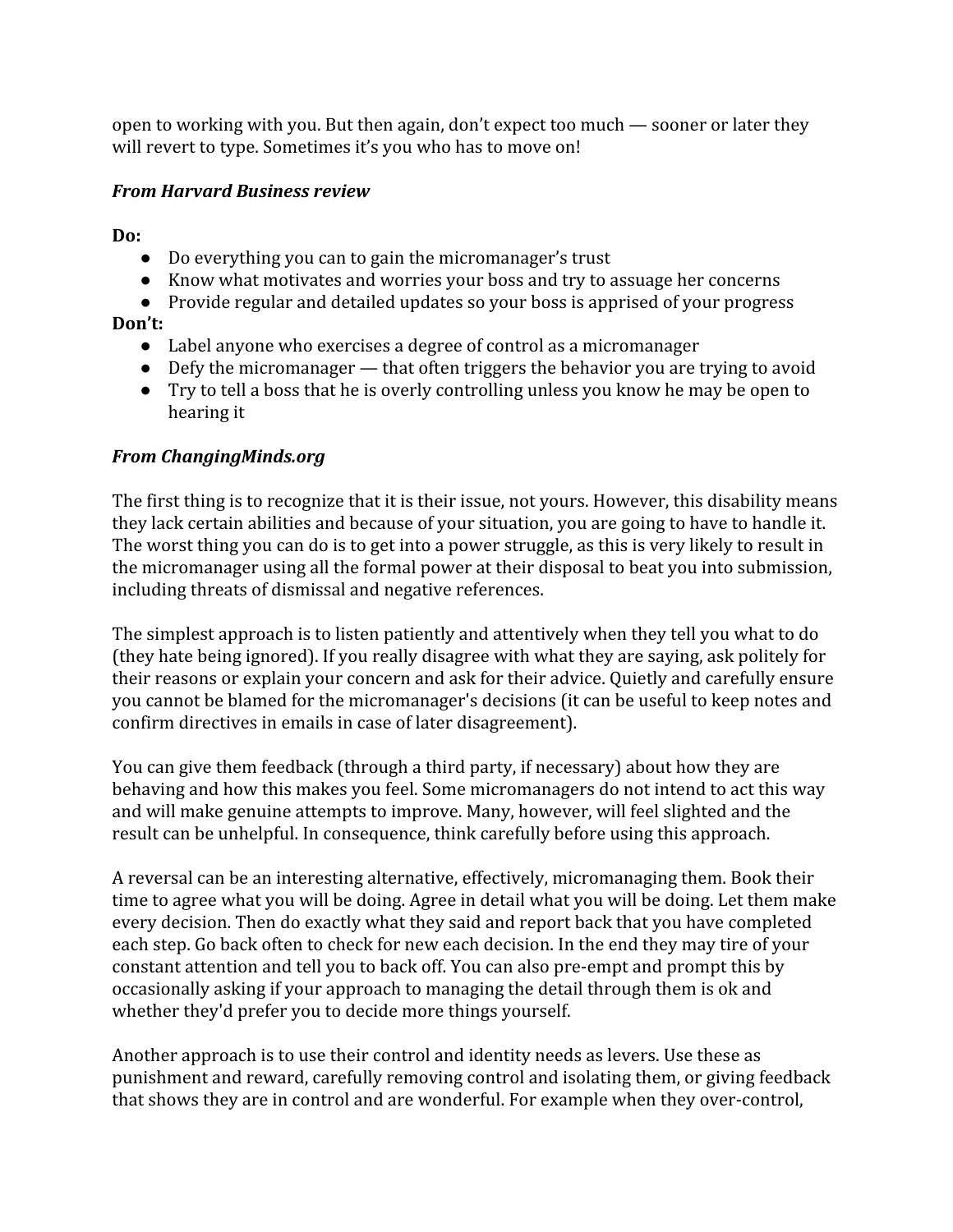avoid them, whilst when they give you more space, even a little, look at them and smile (identity stroking). Be very subtle in all this -- if the micromanager feels micromanaged, they will react strongly.

In this way you will feel more in control yourself even as you give them a greater sense of control. Living with a micromanager need not be painful and it can be an interesting challenge.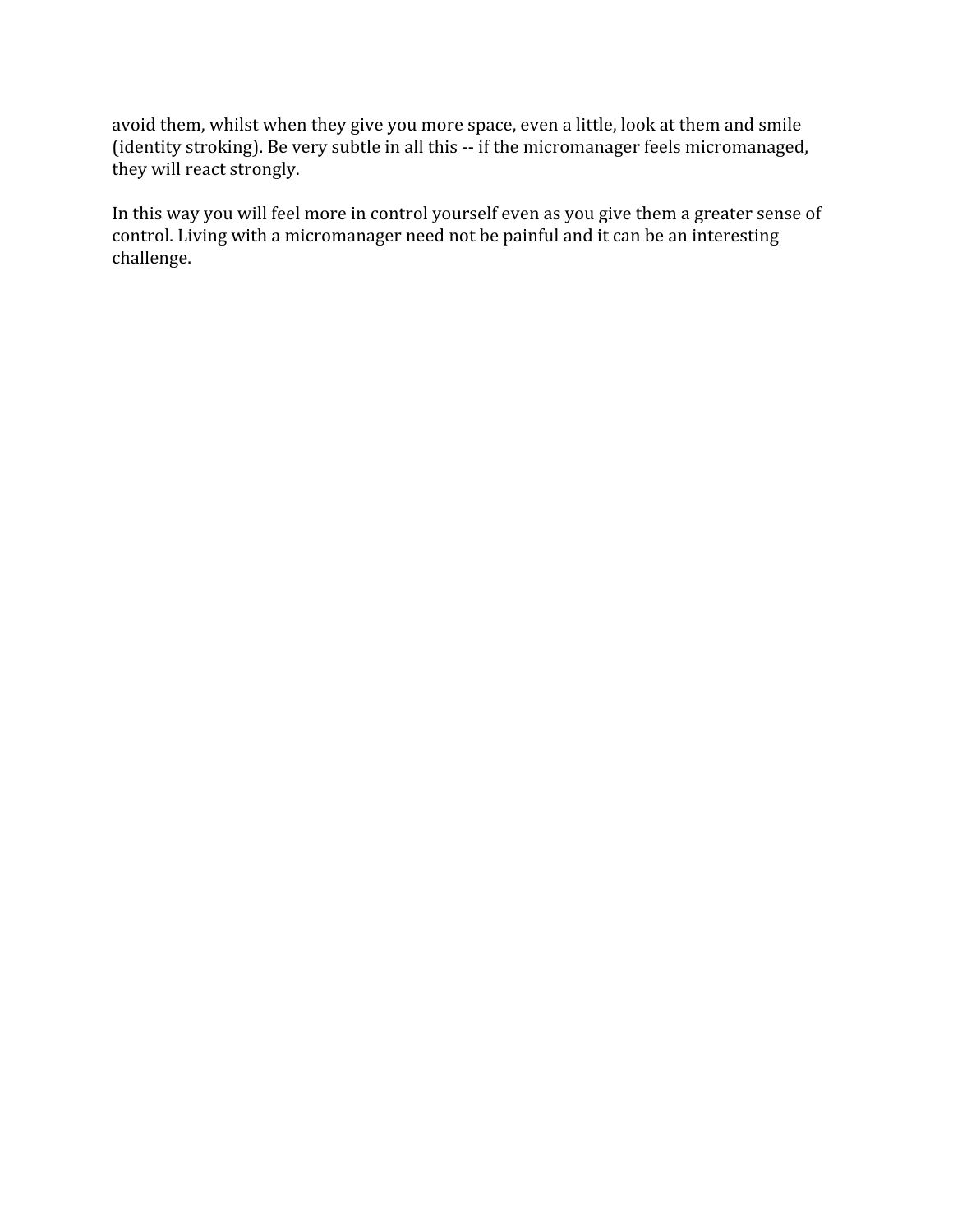**What are the micro-management scenarios that are unique to performing arts?**

**What are some coping techniques that can be uniquely effective in performing arts?**

**One simple revelation or manifesto about micro-management?**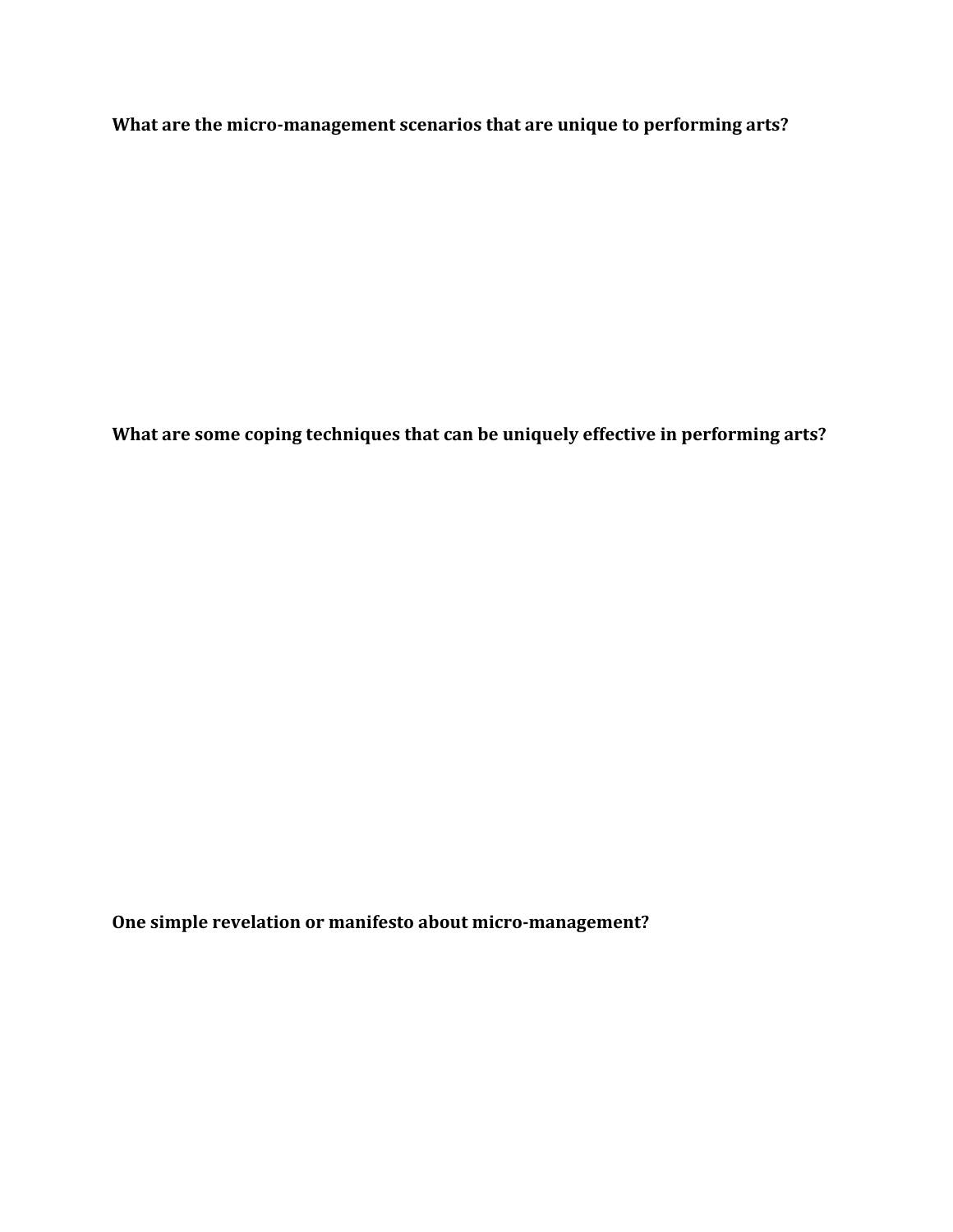#### **ARE YOU A MICRO-MANAGER?**

#### **Signs that You're a Micro Manager**

*From Harvard Business Review, by Muriel Maignan Wilkins*

If you're like most micromanagers, you probably don't even know that you're doing it. Yet the signs are clear:

- You're never quite satisfied with deliverables.
- You often feel frustrated because you would've gone about the task differently.
- You laser in on the details and take great pride and /or pain in making corrections.
- You constantly want to know where all your team members are and what they're working on.
- You ask for frequent updates on where things stand.
- You prefer to be cc'd on emails.

Let's face it. Paying attention to details and making sure the work is getting done are important. So it's easy to chalk all of the above up to a necessary part of managing. But they aren't necessary all the time. The problem with micromanagers is that they apply the same level of intensity, scrutiny and in-your-face approach to every task, whether warranted or not. The bottom line is: you need to stop. It's harming your team's morale and – ultimately – their productivity.

So what do you do if you want to stop micromanaging? Here are four strategies to help:

**1. Get over yourself.** We can all rationalize why we do what we do and the same holds true for micromanagers. Here are some common excuses that chronic micromanagers give, and what they really mean:

#### WHAT MICROMANAGERS REALLY MEAN WHEN THEY TRY TO EXPLAIN THEIR BEHAVIOR Don't take the excuses at face value.

| WHAT CHRONIC MICROMANAGERS SAY               | WHAT THEY REALLY MEAN                                                                                    |
|----------------------------------------------|----------------------------------------------------------------------------------------------------------|
| It will save me time if I just do it myself. | I don't believe it's worth my time to let them try,<br>because they won't get it right anyway.           |
| Too much is at stake to allow this           | I don't trust them to do their jobs according                                                            |
| to go wrong.                                 | to my standards.                                                                                         |
| It's my credibility on the line if we don't  | The work won't get done unless I constantly                                                              |
| get it done on time.                         | prod them.                                                                                               |
| When I am not involved, they mess up.        | The one time I yielded some control, there was a<br>mistake and I'm not willing to take that risk again. |
| My boss wants me to be heavily involved      | If I don't stay involved, how else will I prove                                                          |
| in my team's work.                           | my worth?                                                                                                |

SOURCE MURIEL MAIGNAN WILKINS, CO-AUTHOR OF OWN THE ROOM: DISCOVER YOUR SIGNATURE VOICE TO MASTER YOUR LEADERSHIP PRESENCE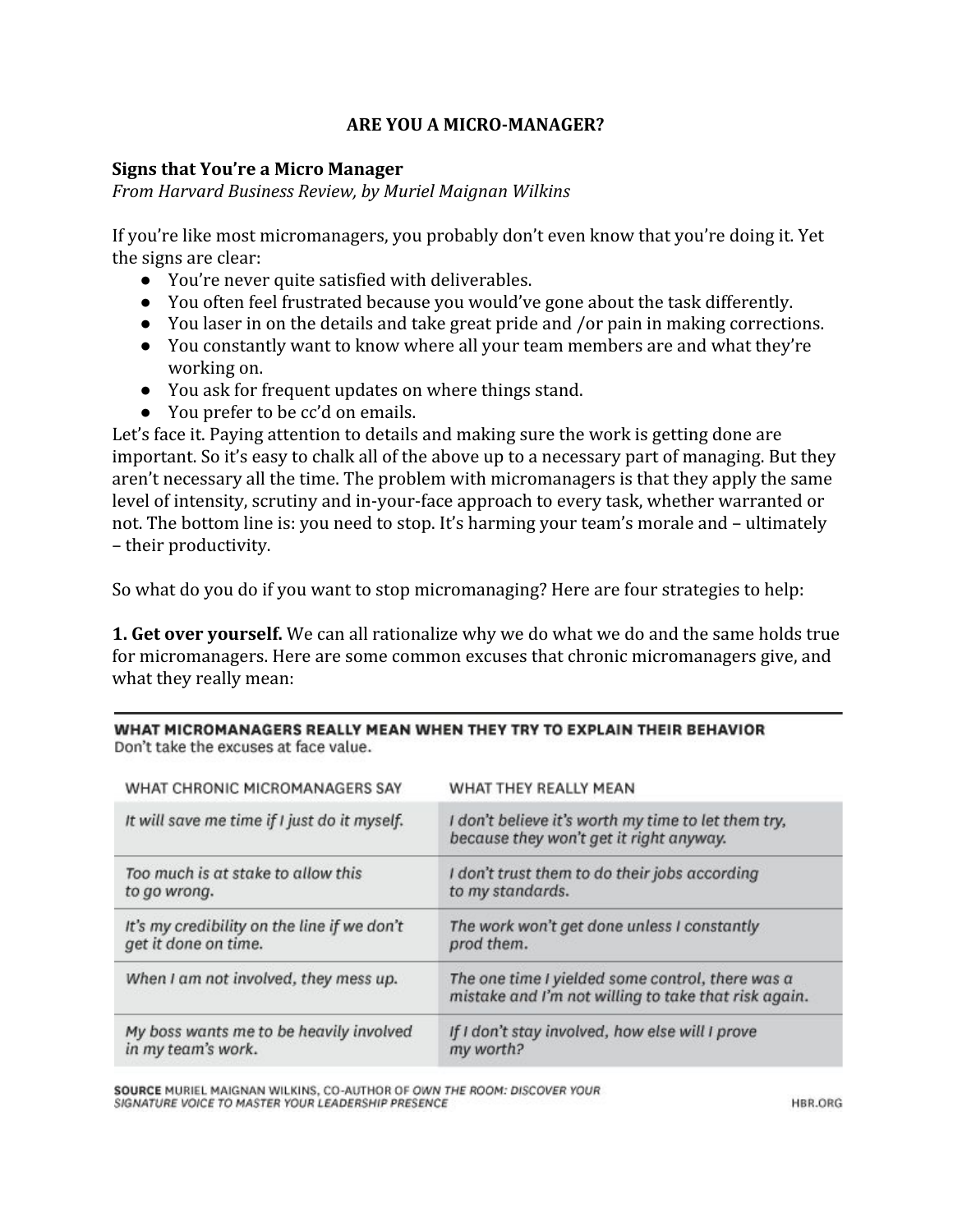These excuses lead to a disempowered, demoralized team. Instead of finding all the reasons why you should micromanage, consider why you shouldn't.

**2. Let it go.**The difference between managing and micromanaging is the focus on the "micro." At the core of moving away from micromanaging is letting go of the minutia. This can be hard, but the key is to do it a little at a time. Start by looking at your to-do list to determine what low hanging fruit you can pass on to a team member. Engage in explicit discussions with your direct reports about what level of detail you will engage in and where they will need to pull you in. You should also highlight the priorities on your list the big ticket items where you truly add value — and make sure that is where you are spending most of your energy.

**3. Give the "what," not the "how."**There is nothing wrong with having an expectation about a deliverable. But there's a difference between sharing that expectation and dictating how to get to that result. Your job as a manager is to clearly set the conditions of satisfaction for any task you assign. Articulate what you envision the final outcome to look like, but don't give blow-by-blow instructions on how to get there. When in doubt, share the "what" and ask (rather than tell) your team member about how they plan to get there. You might be surprised that their approach, while different, may yield excellent results.

**4. Expect to win (most of the time).** Underlying your need to micromanage is a fear of failure. By magnifying the risk of failure, your employees engage in "learned helplessness" where they start believing that the only way they can perform is if you micromanage them. It's a vicious cycle. Instead, focus on setting your direct reports up for success. Be clear on what success looks like. Provide the resources, information, and support needed to meet those conditions. Give credit where credit is due. Over time, you'll realize that a loss every now and then helps build a strong track record in the long run.

### *From Entrepeneur Magazine, by Marcus Erb*

**Commit to hiring the right people. It's much easier to create a culture of accountability with accountable people.** At RadioFlyer, the famous maker of children's wagons, accountability is a core value central to finding new employees. Prospective job candidates are screened on whether they proactively seek needed information and feedback, and whether they strive to accomplish team goals. The company remains doggedly loyal to this value, going so far to keep positions open for more than a year if they are unable to find an ideal match between the candidate, the culture and the position. Additionally, all 55 of RadioFlyers's employees, hiring managers and the executive team receive training on the selection process annually.

**Make people accountable to each other. There is nothing like peer pressure to drive behavior.** At Bridge Worldwide, a Cincinnati-based digital and relationship marketing agency, employees are given the chance to give anonymous feedback to various teams in a quarterly satisfaction survey and an annual benefits opinion survey. Through these regular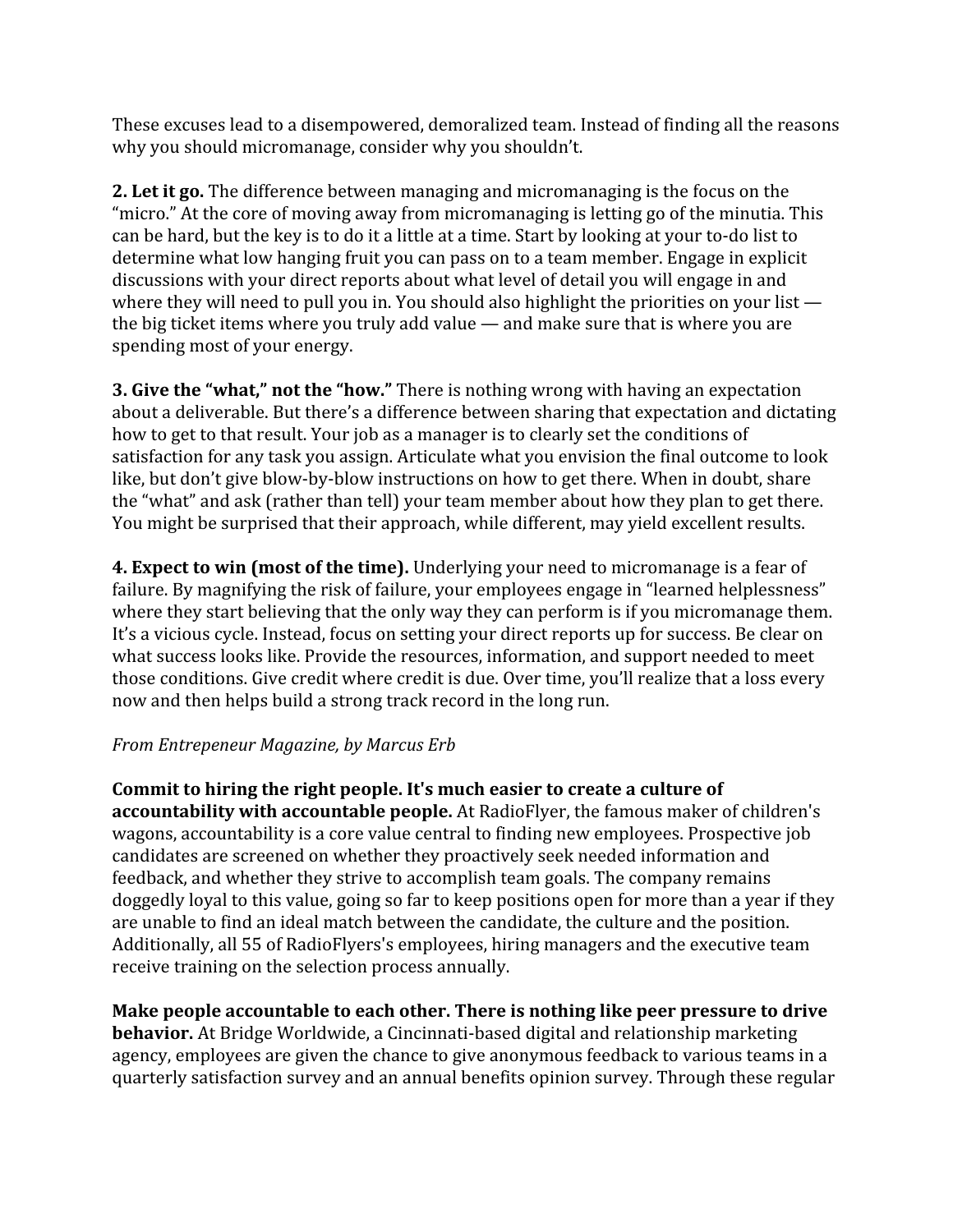audits, employees have the chance to give genuine feedback on performance from other departments as it relates to their job. The goal is to create a productive community culture. Clearly and frequently articulate expectations.Entrepreneurs often find themselves micromanaging their staffs when they don't adequately communicate their expectations. Employees at Hoar Construction, a construction management firm, are evaluated twice annually, and receive personal, detailed feedback. New tracking measures, goals and developmental needs are determined during these evaluations. The frequency is even greater at FatWallet, the Illinois-based online discount clearinghouse, where employees and managers set "Key Performance Indicators" at the beginning of each quarter to re-evaluate goals, progress and successes/failures.

**Give employees decision-making power. Your employees are much more likely to "own" their work when they help create or have a voice in what they're doing.**Bridge Worldwide puts many decisions to a company vote or suggestion. An example of this was the process of naming its conference rooms. Employees were asked to nominate a 20th-century icon who embodied the company's values. Based on these nominations and subsequent votes, the company now has rooms named after the people who inspire the dynamic culture -- including Henson (Jim), Parks (Rosa), Einstein (Albert), DiMaggio (Joe) and Coltrane (John).